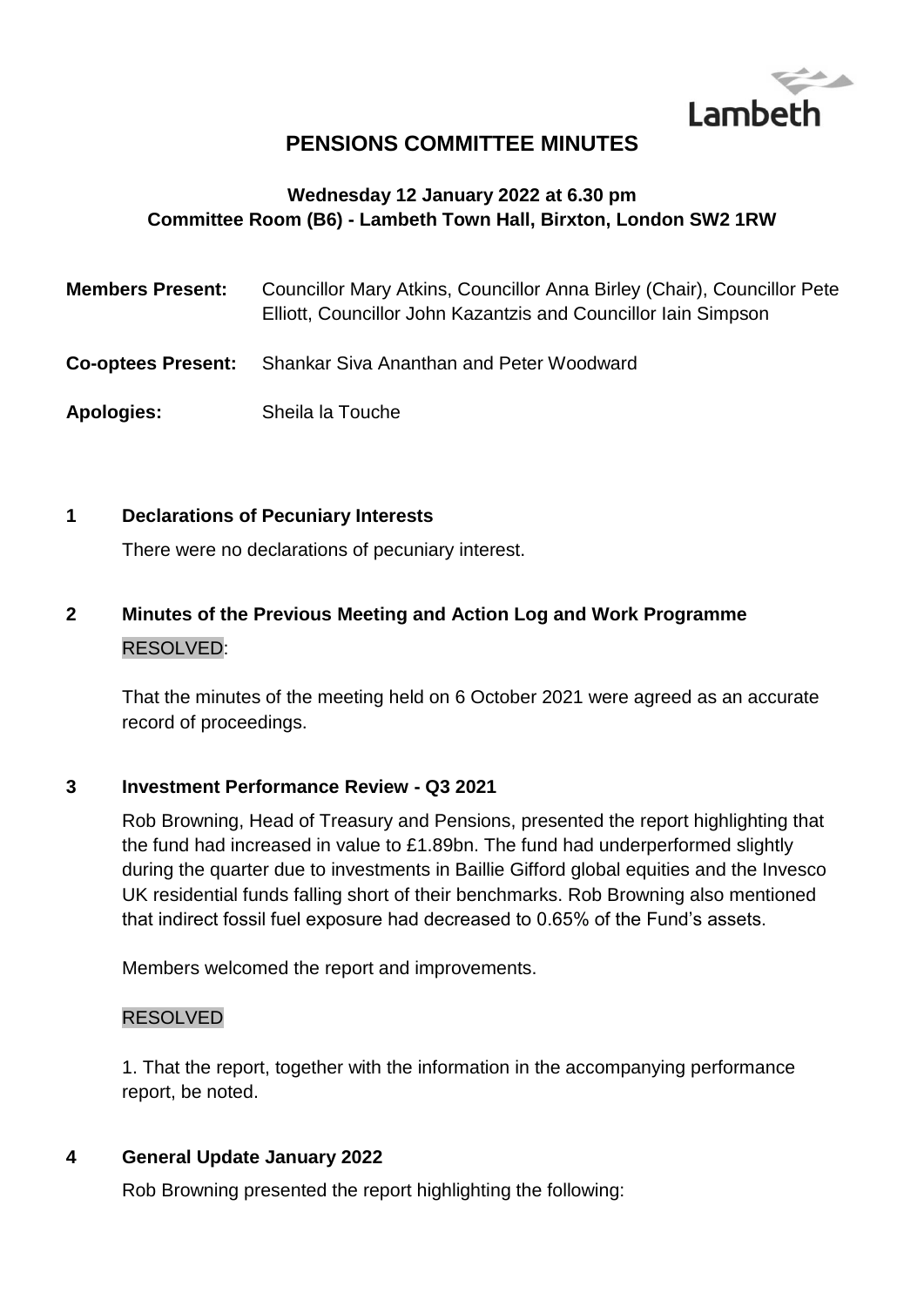- Using the London Collective Investment Vehicle (LCIV) to manage investments was forecast to save the fund just over £1m in 2021/22;
- The LCIV had announced its target for net zero investments as the year 2040;
- There were no material changes to the final statement of accounts from the external audit of accounts and the final annual report would be published on the Fund's website in due course;
- A number of Local Government Pension Schemes had received a letter from the UN requesting that they divest from indirect funds which supported Israeli settlements in Occupied Palestinian Territories (OPTs), of which Lambeth held £5.5m across six companies.

Rob Browning also reminded members of the committee to complete the skills audit by the end of January 2022.

The Committee requested that the Pensions Team arrange a workshop with Mercer and Hymans regarding the setting of the net zero target date of the Lambeth Pension Fund.

Regarding human rights issues involved with investments, the Committee expressed a wish that broad principles were set in order to avoid investments of this nature. The Committee also requested a copy of the letter from the UN.

The Committee requested that paragraph 2.21 be clarified and updated in the report and sent to members.

The Committee also requested that inefficient use of multiple fund managers should be raised with the LCIV and relayed back to members.

### RESOLVED:

1. That the report, together with the information in the accompanying papers, be noted.

### **5 ESG Beliefs - Survey Results**

Rob Browning introduced Tony English from Mercer who presented the report and asked members for feedback.

Members requested training that focused on the Social and Governance aspects of ESG investing, as they did not feel as confident about their knowledge in these areas as they did about the Environmental aspects.

The Committee also expressed a desire to engage with other London Boroughs about aligning their responses to cases such as the UN letter regarding OPTs and responsible investing.

It was agreed that Members and officers would have a workshop on the above, the results of which officers would take to managers.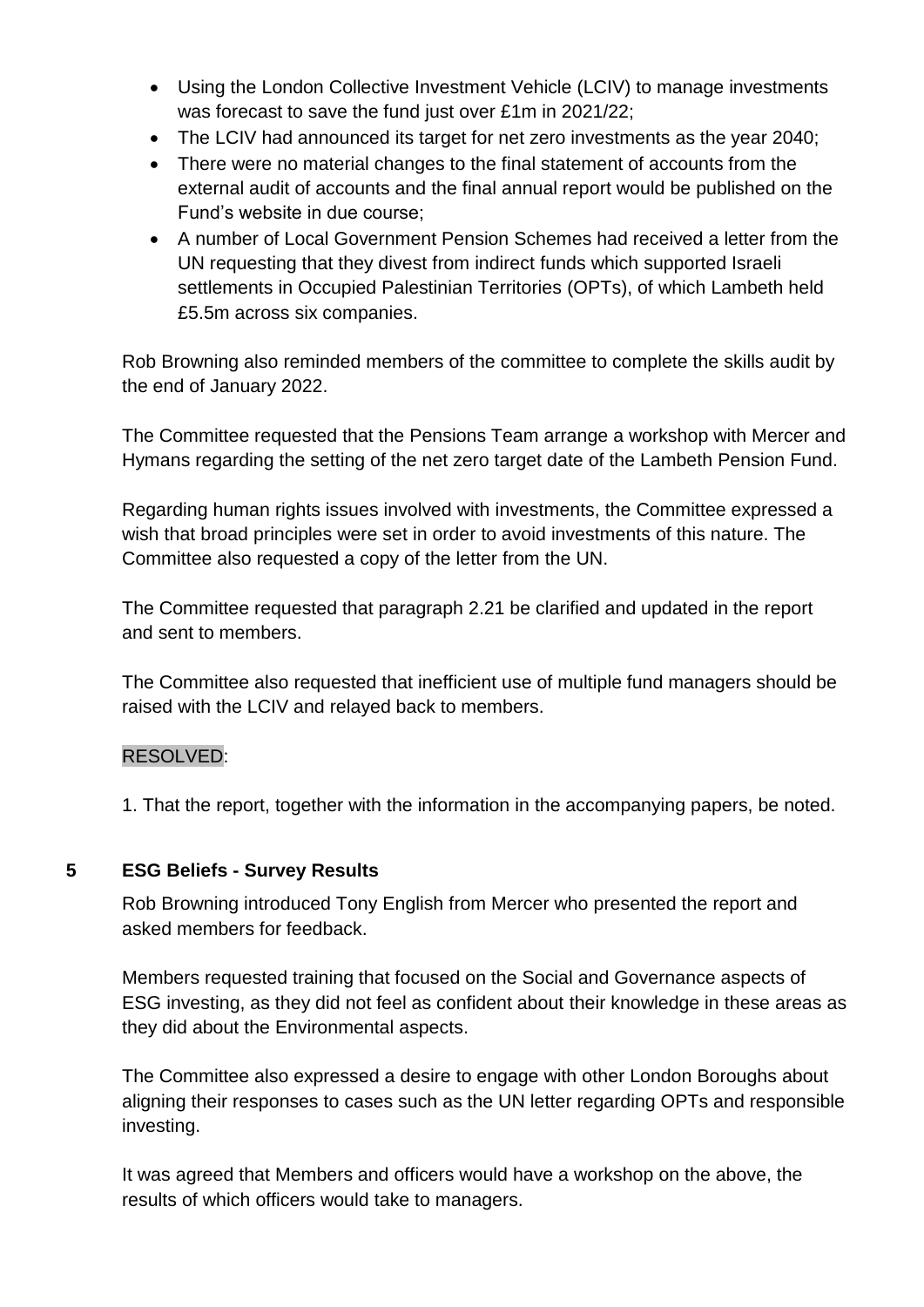Members also requested that officers run a survey of Fund members to understand their key concerns and ethical considerations in respect of the Fund's investments.

## RESOLVED:

- 1. That the Committee identifies any additional specific ESG training needs that may have come to light as a result of completing this survey and notify officers accordingly so that appropriate training can be planned;
- 2. That the report, together with the information in the accompany papers, be noted.

# **6 Investment Performance (Manager) Report - Q3 2021** RESOLVED:

Unanimously that members of the Press and Public be excluded from the remainder of the meeting under Section 100A(4) of the Local Government Act 1972 on the grounds that: (i) it involved the likely disclosure of exempt information as defined in Paragraph 3 (Information relating to the financial or business affairs of any particular person (including the authority holding that information)) of Part 1 of Schedule 12A of the Act: and (ii) that the public interest in maintaining the exemption outweighed the public interest in disclosing the information.

# **7 Invesco Presentation - January 2022**

### RESOLVED:

Unanimously that members of the Press and Public be excluded from the remainder of the meeting under Section 100A(4) of the Local Government Act 1972 on the grounds that: (i) it involved the likely disclosure of exempt information as defined in Paragraph 3 (Information relating to the financial or business affairs of any particular person (including the authority holding that information)) of Part 1 of Schedule 12A of the Act: and (ii) that the public interest in maintaining the exemption outweighed the public interest in disclosing the information.

# **8 UK Social and Affordable Housing**

# RESOLVED:

Unanimously that members of the Press and Public be excluded from the remainder of the meeting under Section 100A(4) of the Local Government Act 1972 on the grounds that: (i) it involved the likely disclosure of exempt information as defined in Paragraph 3 (Information relating to the financial or business affairs of any particular person (including the authority holding that information)) of Part 1 of Schedule 12A of the Act: and (ii) that the public interest in maintaining the exemption outweighed the public interest in disclosing the information.